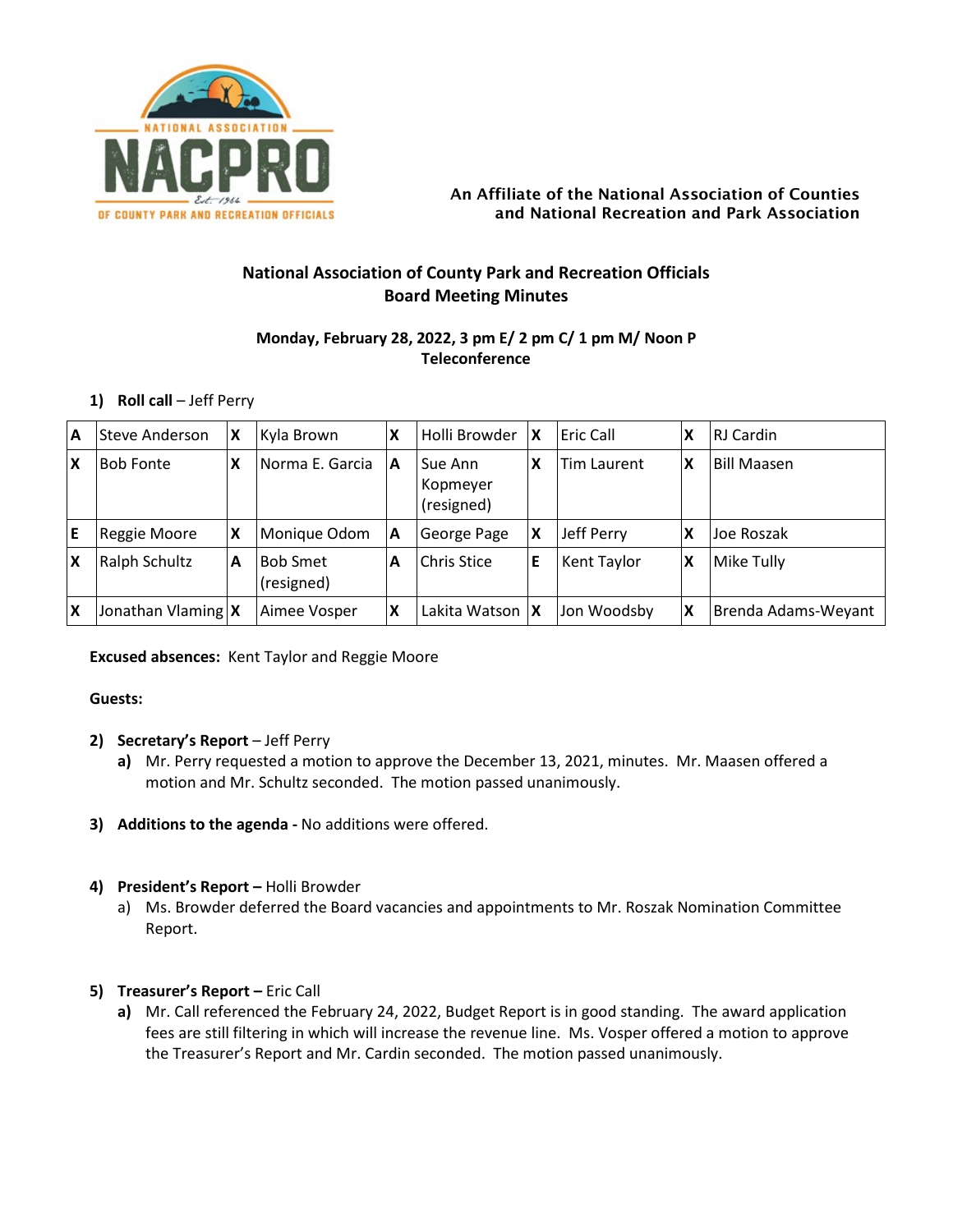## **6) Executive Director's Report** – Brenda Adams-Weyant

a) Membership report – Ms. Adams-Weyant reported that there have been 32 new members since last September keeping in line with modest growth trends over the past several years. There are currently 246 professional members, 2 retiree members and 5 sponsors.

We recently received 2 new membership from the City of Biloxi, MS. Since they are not a county or regional district, should we amend the bylaws to add a membership category with less rights - like holding office and submitting award nominations? The consensus was to consider amending the Bylaws and to create a new membership category with certain conditions that would allow these nontraditional memberships. Mr. Maasen and Mr. Schultz will review the Bylaws to address this issue and report back to the board at the April meeting.

- b) 2022 Budget Ms. Adams-Weyant referenced and provided a brief overview of the 2022 Annual Meeting Budget and indicated everything is on target.
- c) Annual Meeting update Ms. Adams-Weyant has been coordinating the logistics, arrangements, and needed deposits for the Annual Meeting, and all is in good order.
- d) Pandemic recreation use trends Ms. Adams-Weyant asked if we should do any analysis or summary of the trend data that we are collecting. Collection methods vary from district to district, so we can only draw broad conclusions. Ms. Watson suggested we have a discussion at our annual meeting.

## **7) Committee Reports/Business**

- **a)** Social Justice Joe Roszak No report.
- **b)** Nominations Joe Roszak Mr. Roszak reported there are currently two Board vacancies due to the resignation of Ms. Kopmeyer and Mr. Smet. Also, there is a third pending vacancy in early may with the retirement of Mr. Fonte. Mr. Roszak has conducted interviews with Timothy Morgan (Michigan), Carlene Dixon (North Carolina), and Nicole Rissler (Florida). All three candidates will be recommended for appointment to the Board at the Annual Meeting in May.
- **c)** Legislation Mike Tully No report.
- **d)** Awards Aimee Vosper

Ms. Vosper reported that the new award evaluation process is a big improvement and time saver. The Committee is meeting on March  $1<sup>st</sup>$  to review rankings and select the successful nominations.

**e)** Professional Education - Monique Odom

Ms. Odom has been working with Mr. Page on the two classroom sessions which are the Sports Facility Advocacy & Economic Impact (thanks to Erik Call for helping with this) and Connecting parks With Schools. The field tour will be at Miracle League Park along with a planned lunch during the tour.

## **8) Liaison/Affiliate reports**

a) NACo - Jonathan Vlaming

Mr. Vlaming provided highlights of the recent NACo conference in Washington D.C. that included presentations by President Biden and Federal Department of Transportation Officials. Jonathan briefed the Board on the Infrastructure Bill initiatives and opportunities, and he will send out a high